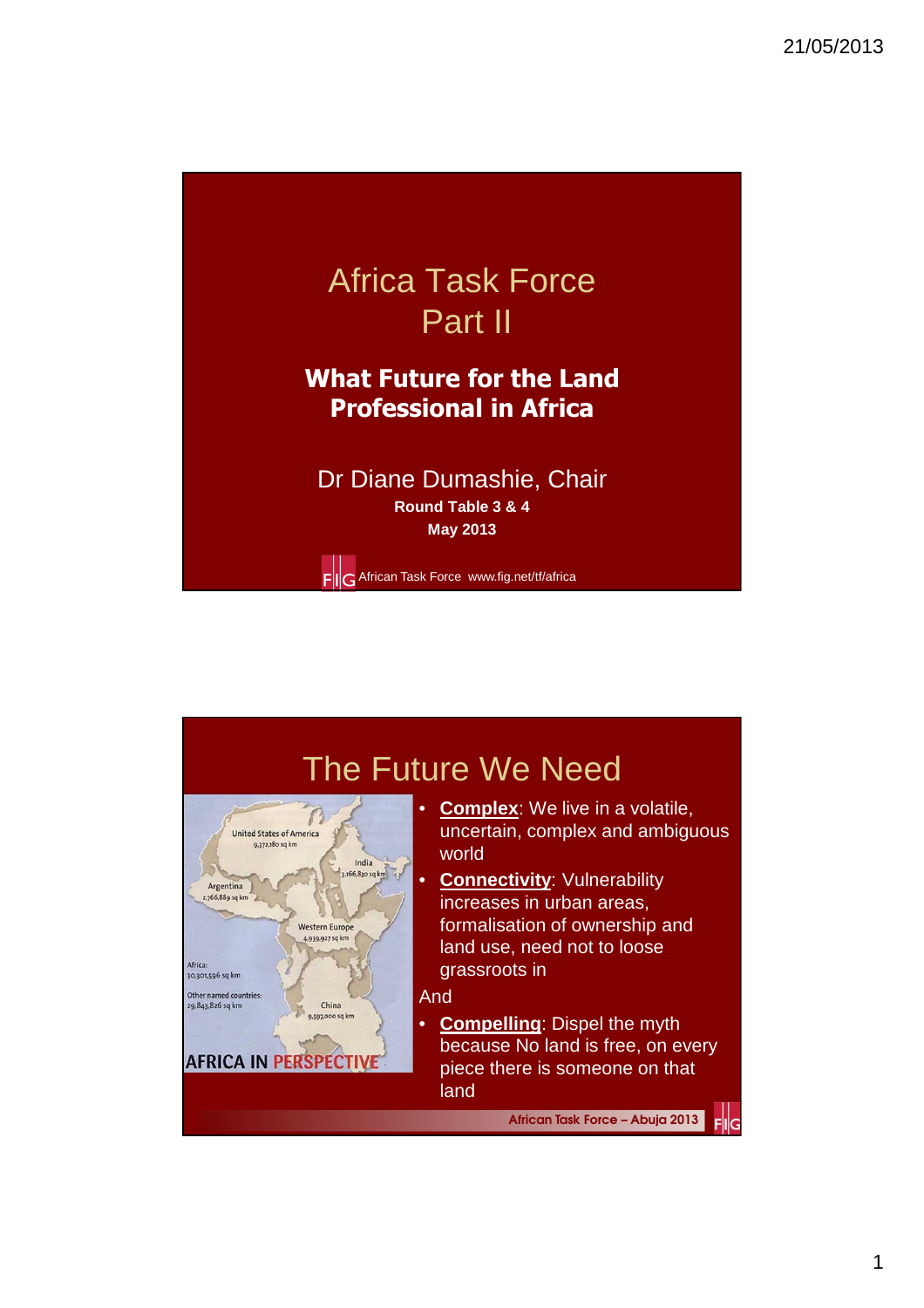# Knowledge Providers



Strategic Partners/ •World Bank GLTN Continuum •UN Habitat - Think Urban •MDG's, 2015 to evolve to the SDG'

•Sustainability is back & high on the agenda

African Task Force – Abuja 2013 Elle

### **In a changing world of Work and Governance……**

- **Change** is inevitable and global forces remain uncertain: but,
- **Certainly,** Professionals have a role to steer communities through this change
- **Challenge:**

**Can we as Professionals step up to Societal Leadership ?**

African Task Force – Abuja 2013 FIG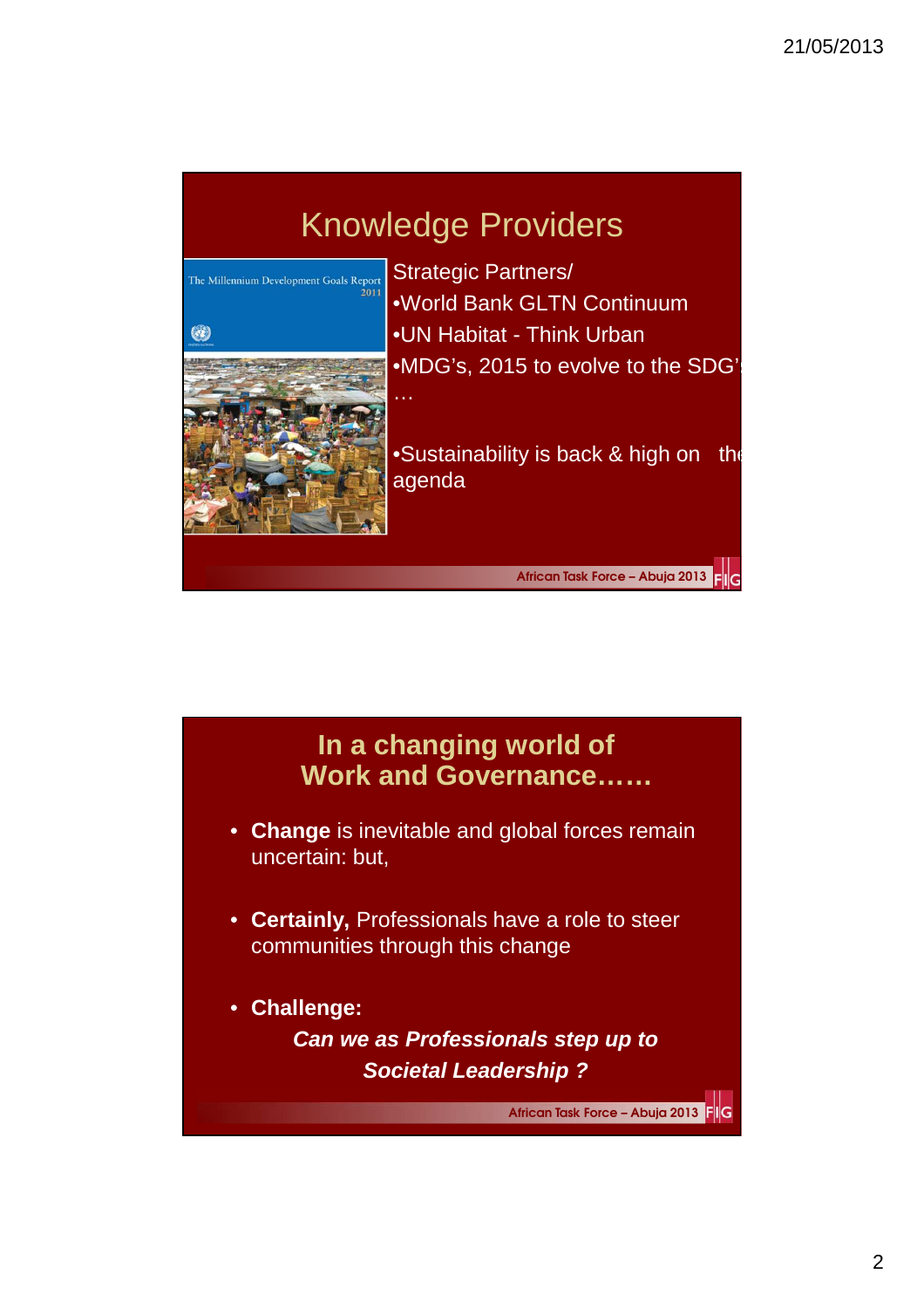### **Leadership & Communication**



#### **Professions at a watershed?**

### President **CheeHai Teo,**

- **FIG Current Work Plan:** 
	- Engaging the Profession
	- Enhancing the Significance and Relevance
- Plenary 1, AU & GLTN surveyors are key actors How to engage?

African Task Force – Abuja 2013

## Provocative Thought

#### All Professions at a Watershed?

•With the new culture of accountability in society, there is a crisis of trust, in their conduct and serious questioning of their continued relevance.

•In a changing world of work and governance, the traditional professionals exclusive access to specialised knowledge, and their right to regulate their own affairs are all seriously being challenged.

•Representatives of the old professions are being asked to work in entirely different ways, and 'new' professions are emerging all the time in areas , like management, culture, meditation, counselling and the environment.

African Task Force – Abuja 2013

FIIG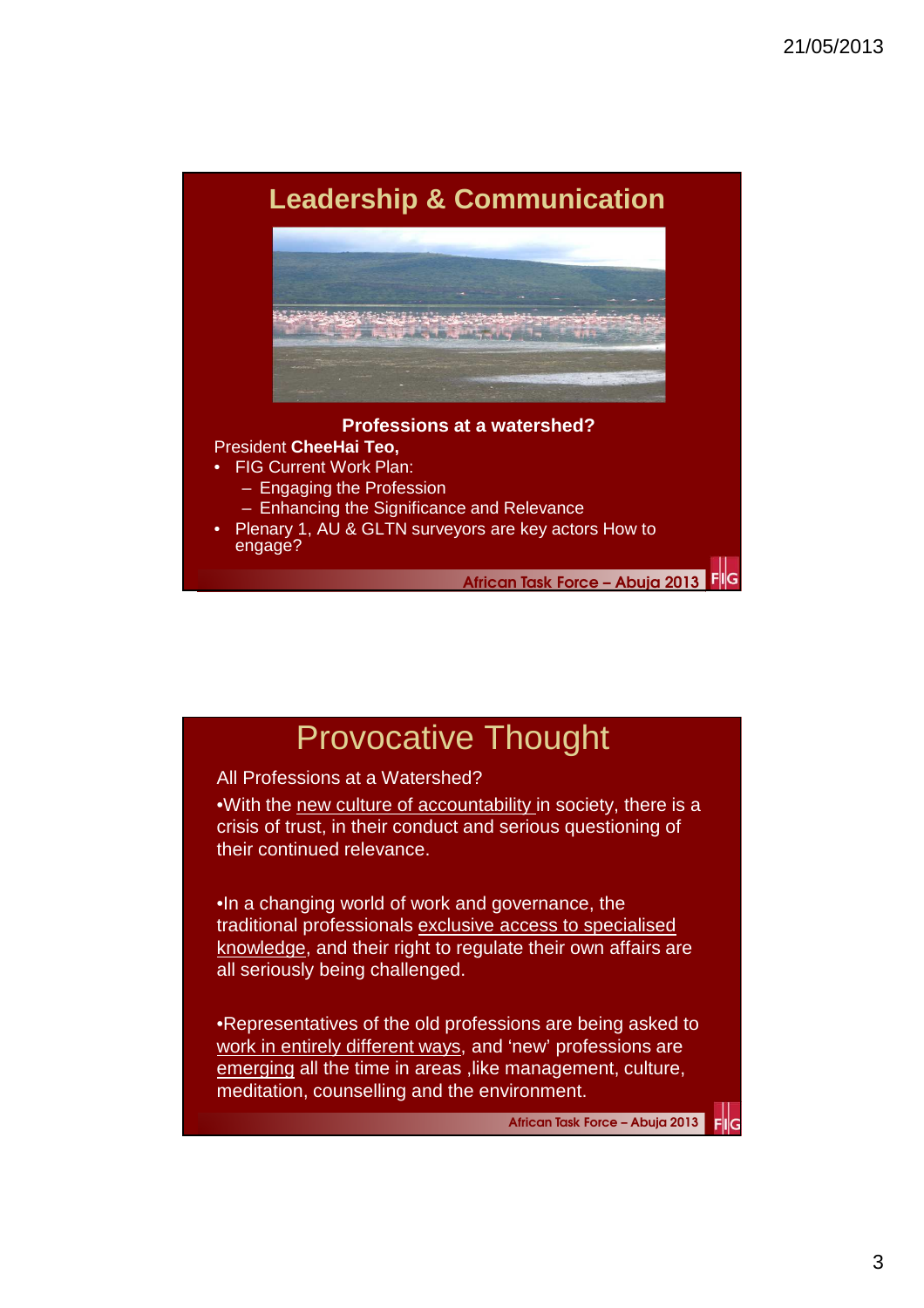# Mind the Gap!



**This round table calls upon** 

•African Land Professionals to take the lead…

•To bridge the gap…

•.. between Grassroots and local government and policy makers

African Task Force – Abuja 2013

FIIG

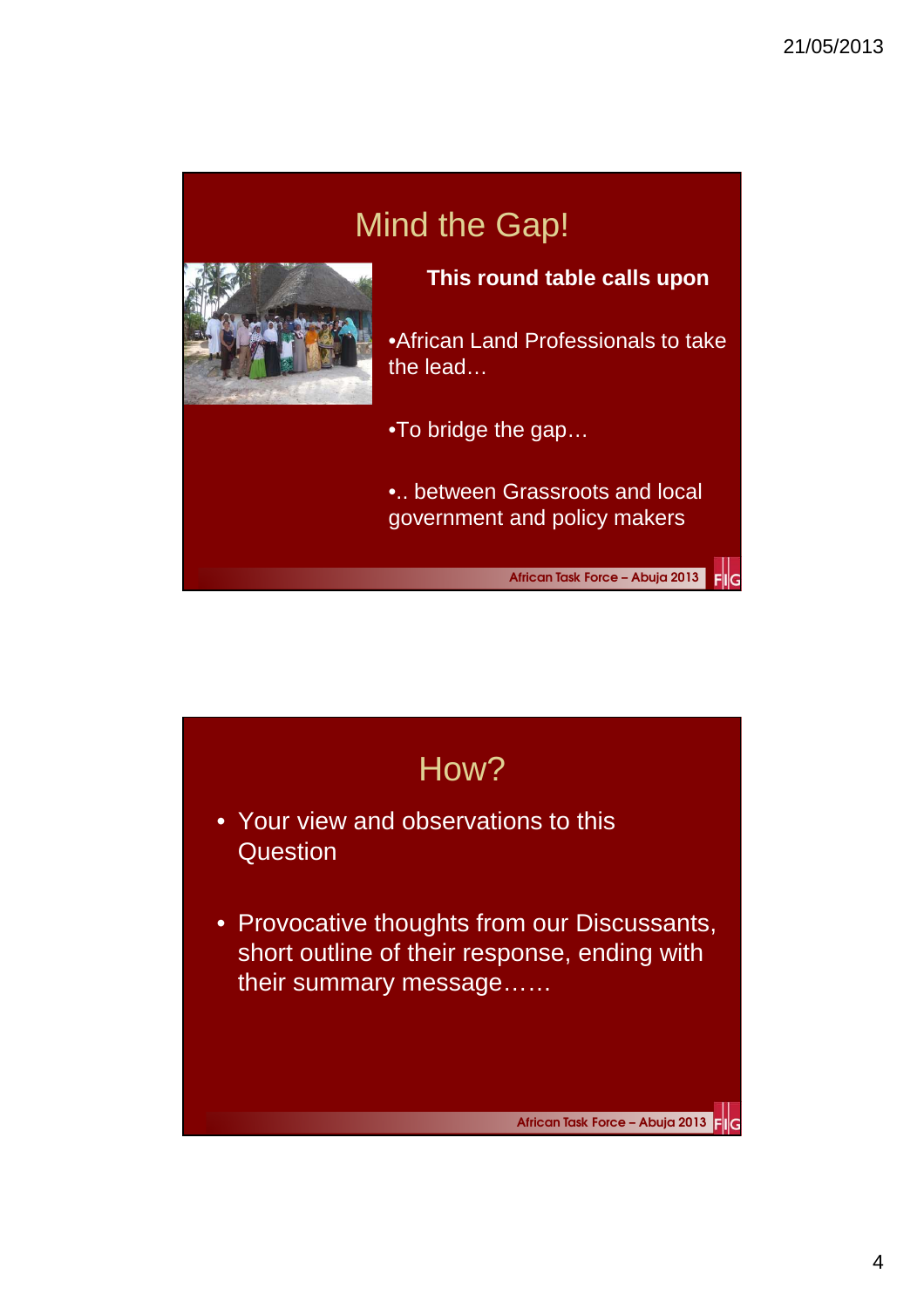

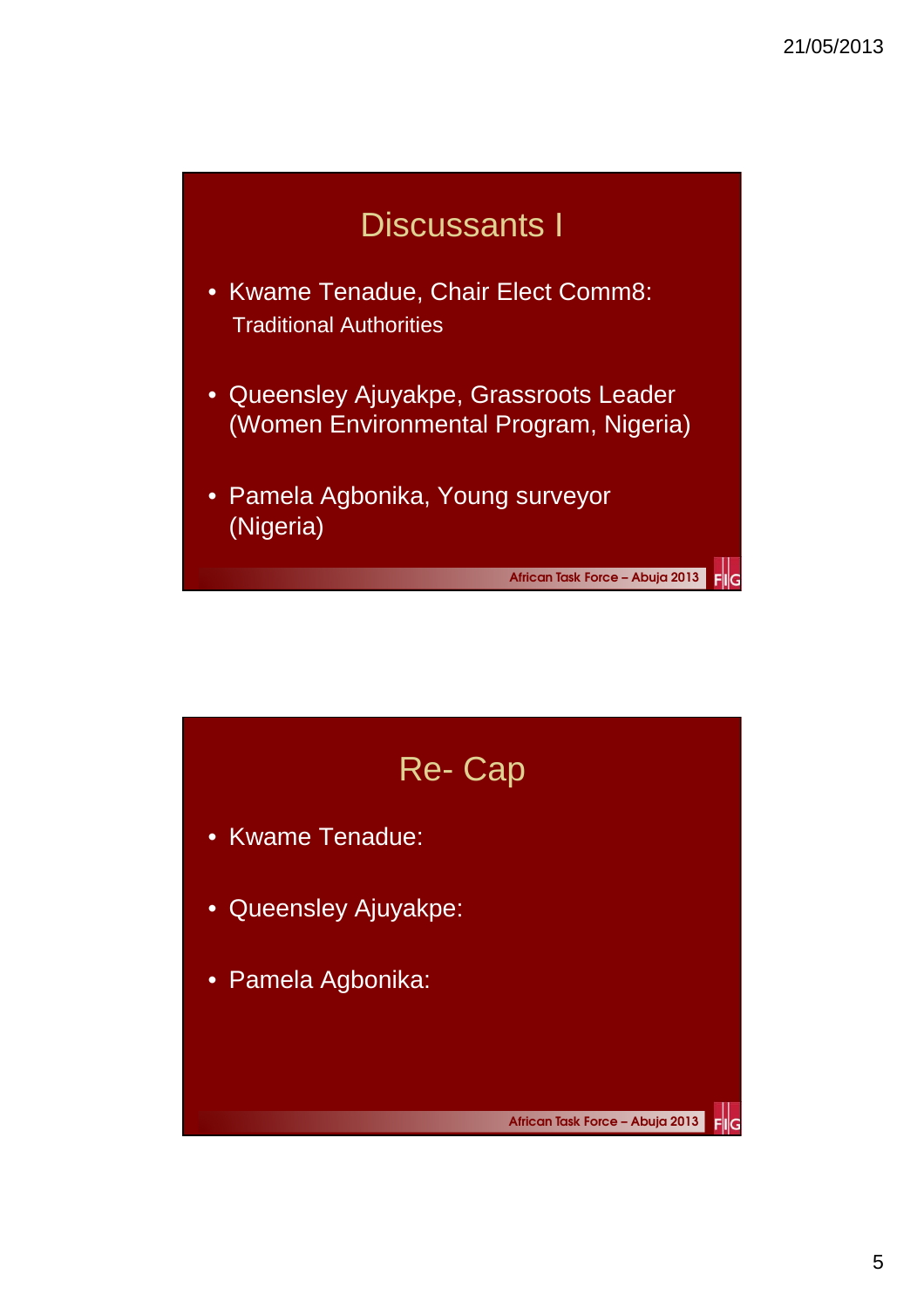

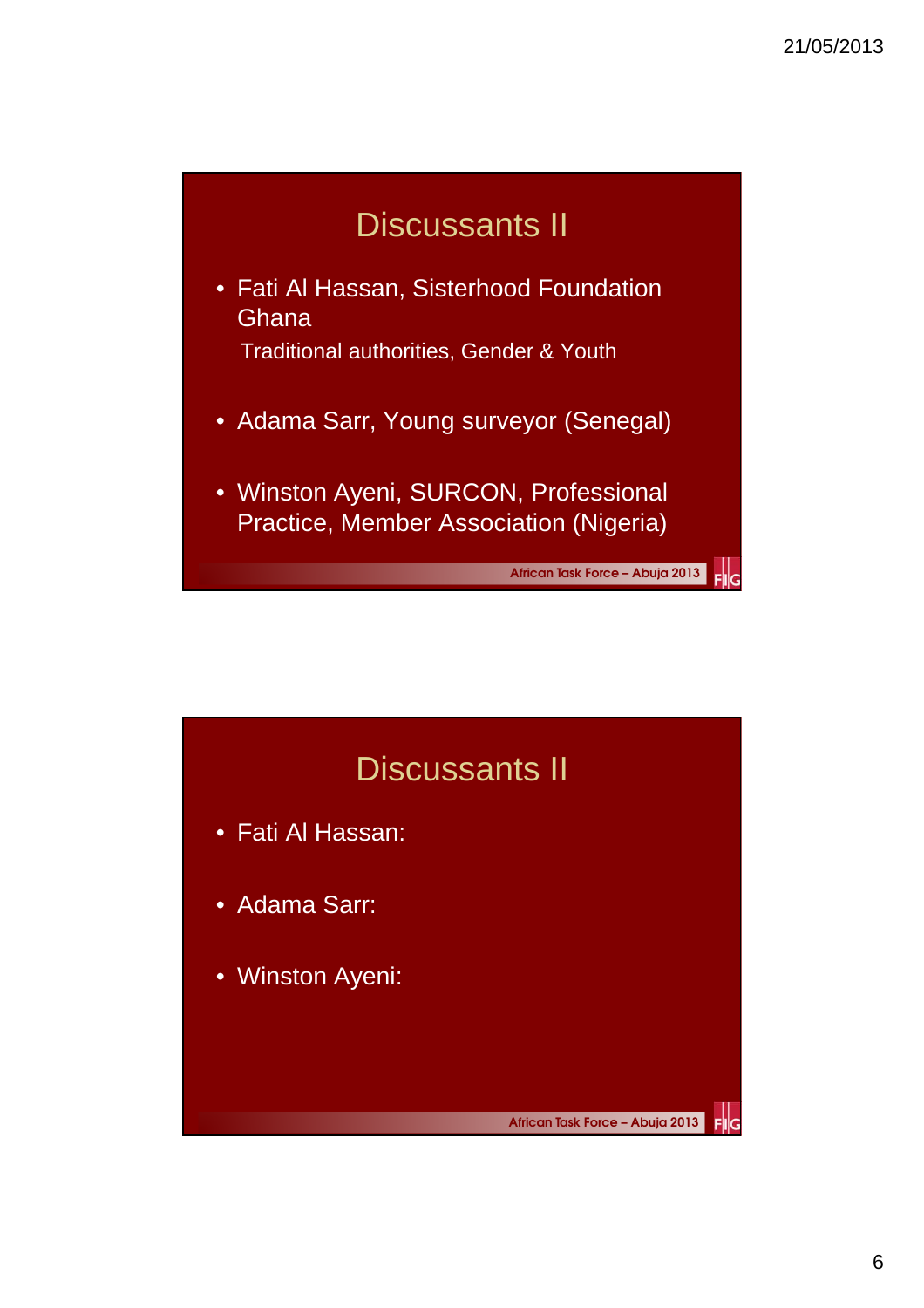

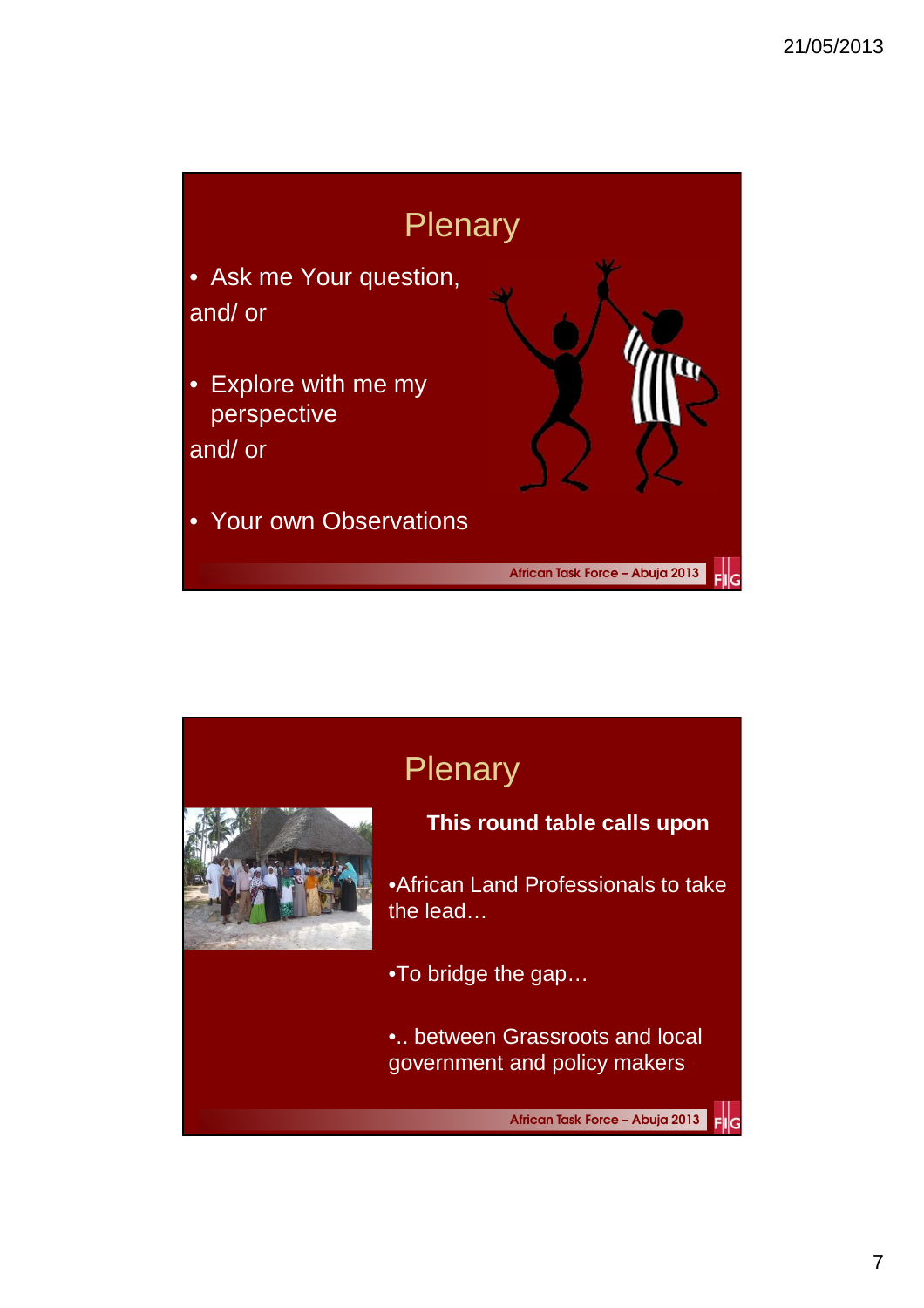

- Kate Fairlie, Chair Young Surveyors Network
- Eva-Maria Unger, Chair Elect, Young Surveyors Network

### What Future for the Land Professional in Africa?

- 1. Do we still need professions based on the 20<sup>th</sup> Century model (itself a creation of the 19<sup>th</sup> Century before) i.e. self-appointed guardians of standards, values and societal stability?
- 2. Is there now instead a new model of professionals more open and inclusive, more dynamic and flexible, more pragmatic and service orientated- better able overall to deliver the necessary expertise to a level of excellence with the right degree of responsibility that a 21st Century society demands?
- 3. Is it feasible to find new definition and way of practising that will combine the Rigour of the old with the Vigour of the new?

•

- 4. Thus reorientation and revitalising the notion of what it means to be a professional in the eyes of the grassroots community?
	- **In this context, what is the future of the land professional**

African Task Force – Abuja 2013

FIIG

African Task Force – Abuja 2013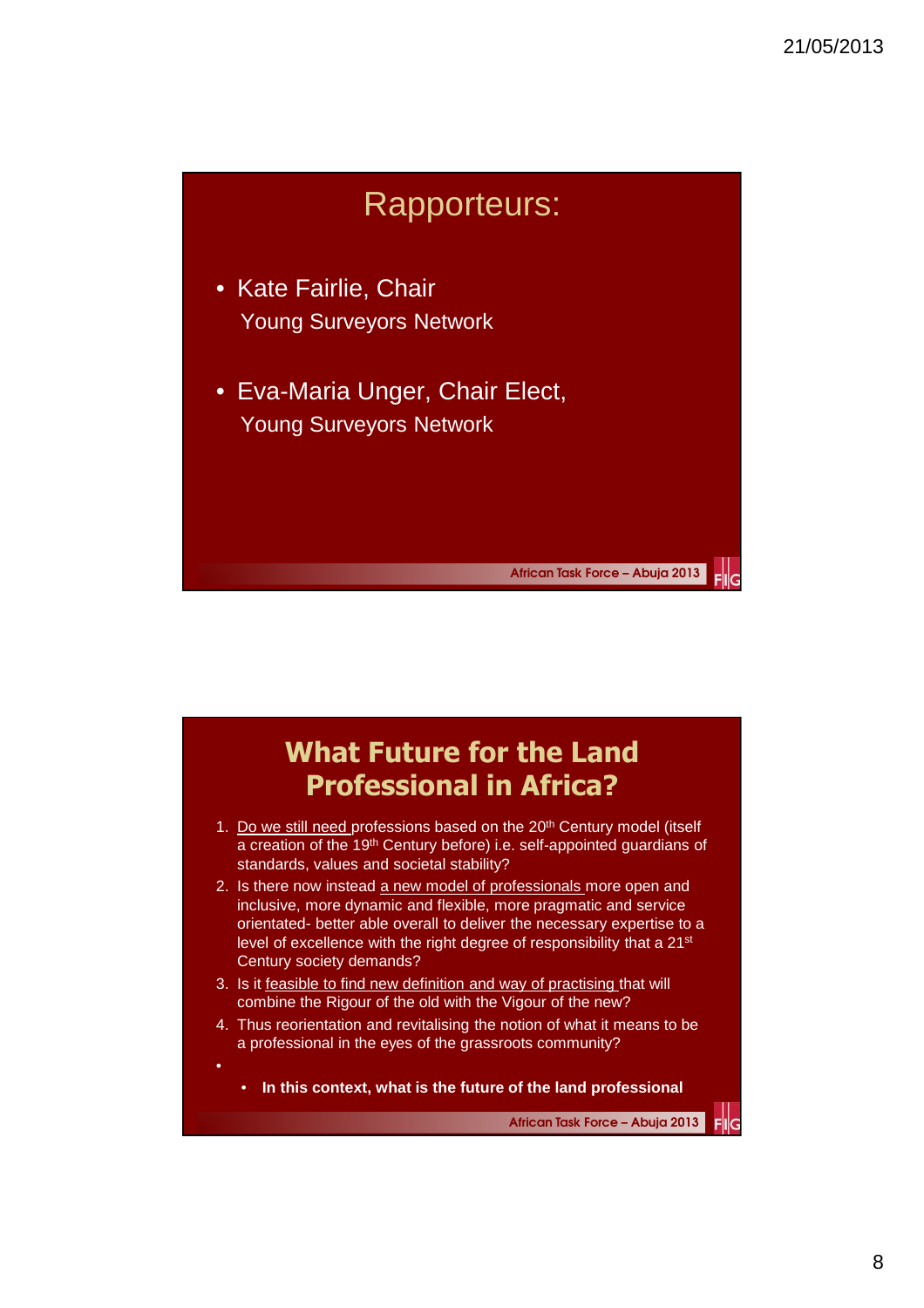

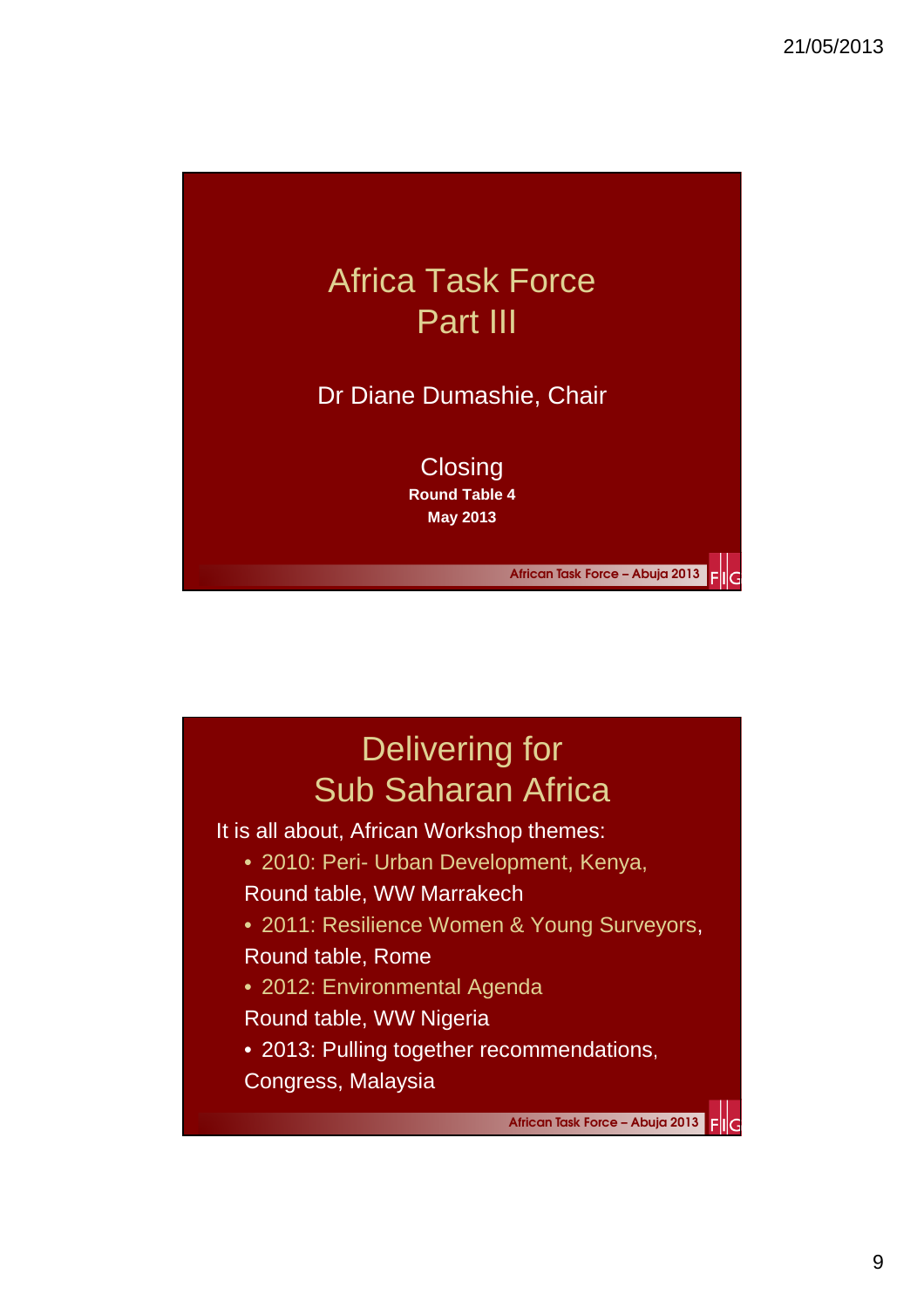## **Communication, Collaboration & Connectivity**

**Imagine a profession that provides global thought leadership and promotes professional leadership qualities amongst its members**

### **Provocative Question:**

•**How:** do we leave a lasting legacy from our past 3 years?

African Task Force – Abuja 2013

## 2013 - Next Steps • Finalise Elmina Workshop, and • Distribute to Member Associations • Collate Your Observations from today Support for 2013 Workshop? – End July/ August? – Links with GLTN tbc – Location: Namibia, Zimbabwe or Rwanda • Funding! African Task Force – Abuja 2013  $\mathsf{Fll}_G$